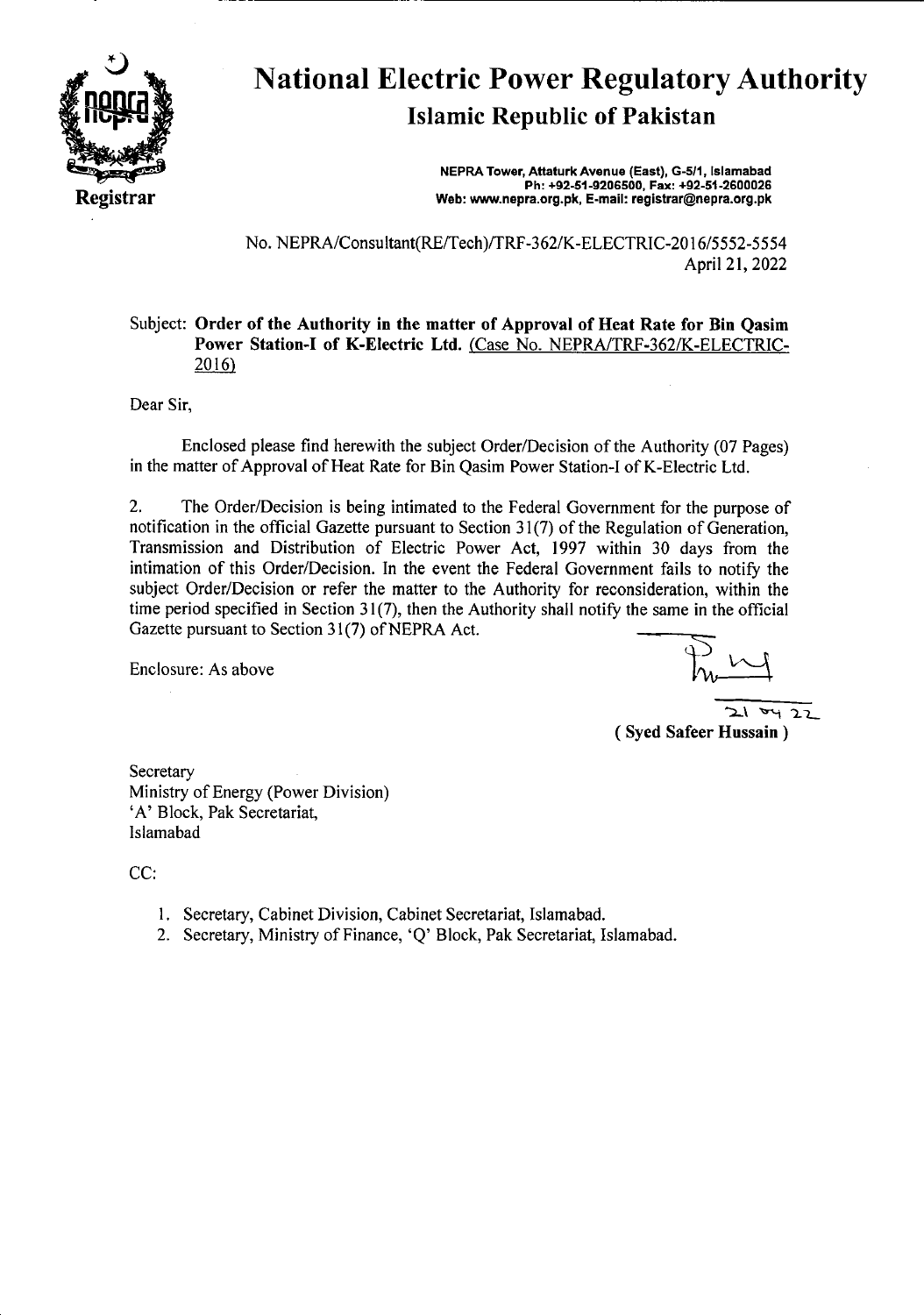#### **ORDER**

#### **APPROVAL OF HEAT RATE FOR BQPS**-1 **OF K-ELECTRIC (KE)**

#### **Introduction:**

Bin Qasim Power Station-I is a power plant of K-Electric located in Port Qasim area of Karachi. The Plant comprises 6 units of gross installed capacity of 210MW each. The gross installed capacity of plant is 1260MW. The plant is a part of the overall fleet of generating stations owned by K-Electric. The detail of the plant is as hereunder<sup>1</sup>:

| <b>Units</b> | <b>Fuel</b> | <b>Technology</b>    | <b>COD</b> | <b>Installed</b> |
|--------------|-------------|----------------------|------------|------------------|
|              |             |                      |            | Capacity         |
| Unit 1       | RFO/Gas     | <b>Steam Turbine</b> | 1983       | 210MW            |
| Unit 2       | RFO/Gas     | <b>Steam Turbine</b> | 1984       | 210MW            |
| Unit 3       | RFO/Gas     | Steam Turbine        | 1989       | 210MW            |
| Unit 4       | RFO/Gas     | <b>Steam Turbine</b> | 1990       | 210MW            |
| Unit 5       | RFO/Gas     | <b>Steam Turbine</b> | 1991       | 210MW            |
| Unit 6       | RFO/Gas     | Steam Turbine        | 1997       | 210MW            |

## **Multi-Year Tariff (MYT) Determination of K-Electric Ltd:**

2. The Authority in the matter of reconsideration request filed by the Federal Government regarding Multi-Year Tariff (MYT) petition of KE for the period commencing from July 1, 2016 to June 30, 2023 directed KE to conduct performance test of BQPS-1 plant. (Ref: Case # NEPRA/TRF-362/K-Electric-2016/10232-10234 dated July 5,2018 paragraph IX of ORDER)

Regarding BOPS-l. the parameters allowed by the Authority are provisional and the Authority directs K-Electric to arrange performance test (Heat Rate test) by an Independent Engineer within a period of six months from the date of notification of the instant tariff determination. For the selection of independent engineer. KE shall broadly follow the procedure specified in NEPRA (Selection of Engineering, Procurement and Construction Contractor by lPPs) Guidelines, 2017. The tests shall be conducted in the presence of NEPRA professionals as observers. The adjustment in Heat Rates will be made based on the results of the performance (Heat Rate) test.

3. In order to test and evaluate the thermal performance of BQPS-I, NEPRA directed KE to undertake a bidding process to procure the services of an Independent Engineer (IE) for conducting the performance test (Heat Rate and Capacity).

<sup>1</sup> Ref: Authority determination of KE dated March 20, 2017



 $\mathcal{P}^{\mathcal{P}'}$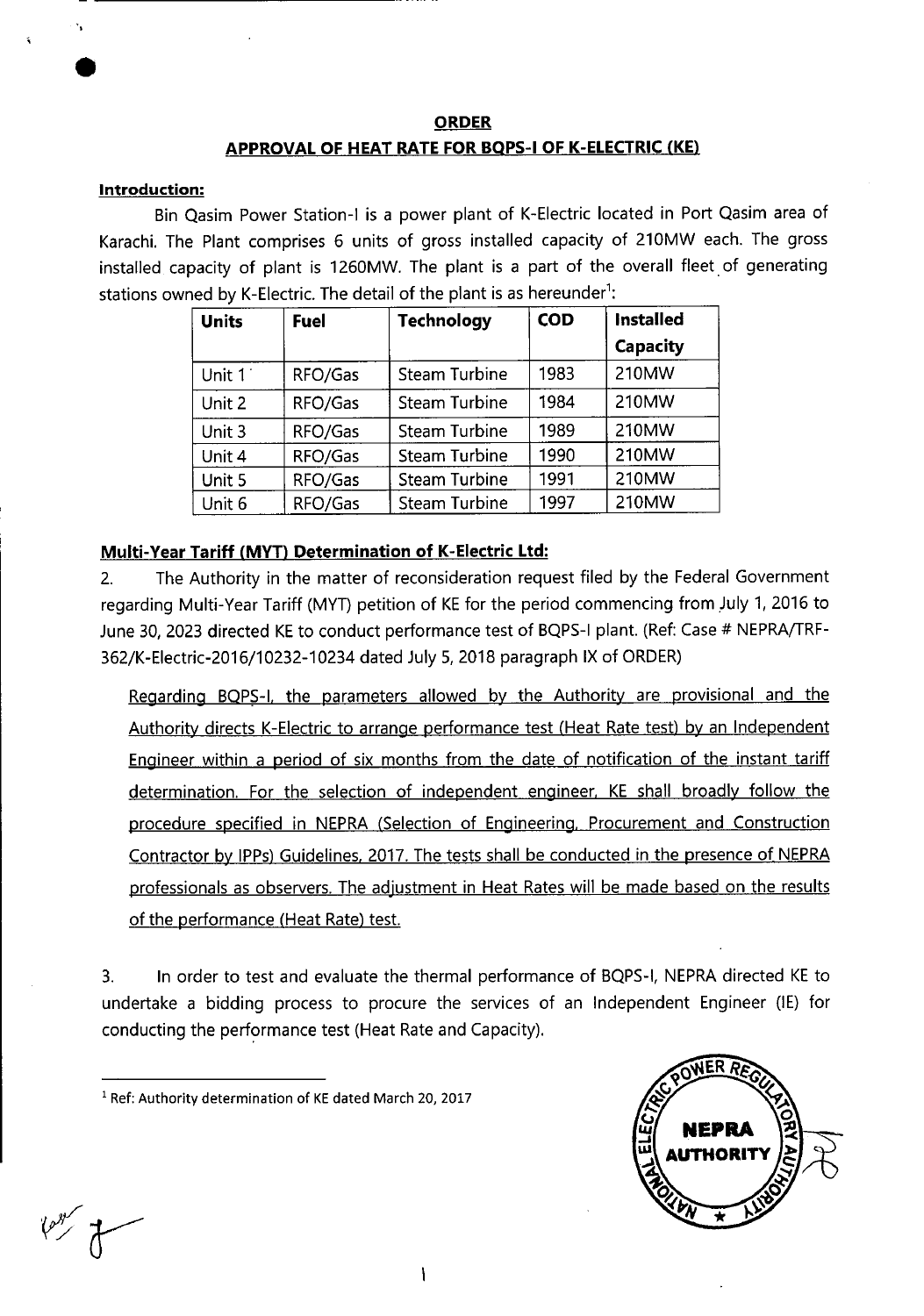4. Pursuant to the above mentioned Authority's directions, KE procured the services of KEPCO for conducting the performance test (Heat Rate and Capacity) of BQPS-I.

#### **Objective of Performance (Capacity and Heat Rate) Test:**

5. The objective of the performance test was to verify the gross & net capacity and gross & net Heat Rate of units of BQPS-1. The Heat Rate test was required to be conducted as per international codes and standards. The test procedure was based on ASME PTC-46 and was approved by NEPRA.

## **Codes and Standards:**

6. IE used the following codes and standards in conduct of performance test (Ref: IE report)

O Manufacture's Technical Design Data

| <b>C ASME PTC 46-1996</b> | : Overall Plant Performance |
|---------------------------|-----------------------------|
|---------------------------|-----------------------------|

- o ASME PTC 19.1-2013 : Measurement Uncertainty
- 0 ASME Steam Table 1997, based on the 1997 IFC Formulation for industrial Use"

0 GPA-21 66 : Obtaining Natural Gas Samples for Analysis by Gas Chromatography

O ASTM 0-4057: Standard Practice for Manual Sampling of Petroleum and Petroleum **Products** 

## **Performance (Capacity and Heat Rate) Tests (November 2019):**

7. Pursuant to the performance test procedures the performance tests for BQPS-1 was conducted in November 2019 in following configurations:

| Unit          | Load                    | Fuel                |
|---------------|-------------------------|---------------------|
|               | Maximum Load and 110 MW | HFO & NG            |
| $\mathcal{P}$ | Maximum Load and 110 MW | HFO & NG            |
|               | Maximum Load and 110 MW | <b>HFO</b>          |
|               | Maximum Load and 110 MW | <b>HFO</b>          |
| 5             | Maximum Load and 110 MW | <b>HFO &amp; NG</b> |
|               | Maximum Load and 110 MW | <b>HFO &amp; NG</b> |

8. All test instrumentation used in calculation of test results were calibrated by recognized international standard organization and the recognized physical constants were used in calculations. The measured values for capacity and Heat Rate were corrected to site reference conditions by using correction factors curves and formulae as per PTC 46 guidelines.

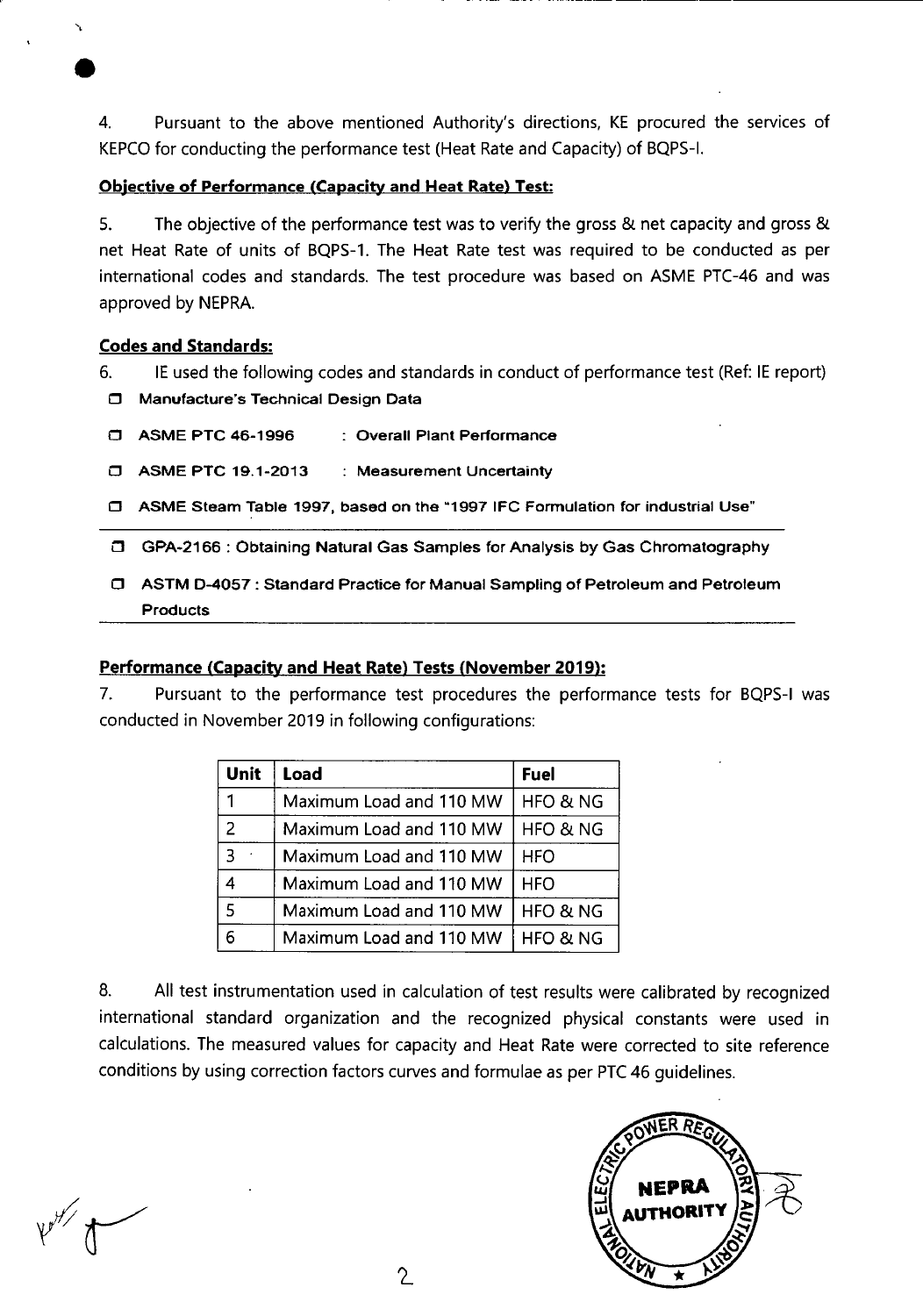9. For the purpose of fuel sampling one sample of HFO and three samples of NG (Natural Gas) were taken (where applicable) for determining the calorific value and composition of HFO/NG.

#### **Test Results:**

10. Following are the test results for Net Power Output (capacity) and Heat Rate as evaluated by lE in its Performance report (corresponding to Test day):

| Unit                    | <b>Corrected Net Power Output</b> |         |  |  |  |  |  |  |  |
|-------------------------|-----------------------------------|---------|--|--|--|--|--|--|--|
|                         | HFO (MW)                          | NG (MW) |  |  |  |  |  |  |  |
|                         | 168.32                            | 161.83  |  |  |  |  |  |  |  |
| $\overline{2}$          | 170.22                            | 171.62  |  |  |  |  |  |  |  |
| $\overline{\mathbf{3}}$ | 118.01                            |         |  |  |  |  |  |  |  |
| 4                       | 126.51                            |         |  |  |  |  |  |  |  |
| 5                       | 175.90                            | 176.24  |  |  |  |  |  |  |  |
|                         | 176.38                            | 177.24  |  |  |  |  |  |  |  |

| <b>Unit</b>             | Corrected Net Heat Rate HHV - (efficiency %)* |  |                   |                      |  |  |  |  |  |  |  |
|-------------------------|-----------------------------------------------|--|-------------------|----------------------|--|--|--|--|--|--|--|
|                         | HFO Btu/kWh $-$ (%)                           |  |                   | $NG (Btu/kWh) - (*)$ |  |  |  |  |  |  |  |
| 1                       | 10566.01 (32.29%)                             |  | 11230.95 (30.38%) |                      |  |  |  |  |  |  |  |
| $\overline{2}$          | 10527.41 (32.41%)                             |  | 11143.11 (30.62%) |                      |  |  |  |  |  |  |  |
| $\overline{\mathbf{3}}$ | 12184.82 (28.0%)                              |  |                   |                      |  |  |  |  |  |  |  |
| 4                       | 12115.86 (28.16%)                             |  |                   |                      |  |  |  |  |  |  |  |
| 5                       | 10162.88 (33.57%)                             |  | 10798.40 (31.60%) |                      |  |  |  |  |  |  |  |
| 6                       | 10352.22 (32.96%)                             |  | 10391.27 (32.84%) |                      |  |  |  |  |  |  |  |

\* Numbers correspond to maximum loading.

11. Further, based on the test results, lE in its report has also estimated Heat Rate number for every unit of BQPS-I for every year of the MYT period incorporating degradation adjustment and impact of part load operations. lE has taken average loading of the unit based on historical data of 3.5 years and has taken part load ratio based on commissioning data.

#### **Request of K-Electric:**

12. Through its letters dated March 2020 KE has requested following Heat Rates for approval. KE has included impact of degradation and part load operation in its request.

| Unit                    | <b>Corrected Net Heat Rate HHV - (efficiency %)</b> |                     |       |                      |  |  |  |  |  |  |
|-------------------------|-----------------------------------------------------|---------------------|-------|----------------------|--|--|--|--|--|--|
|                         |                                                     | HFO Btu/kWh $-$ (%) |       | NG (Btu/kWh) $-$ (%) |  |  |  |  |  |  |
| 1                       | 10849                                               | (31.45%)            | 11531 | (29.59%)             |  |  |  |  |  |  |
| $\overline{2}$          | 10658                                               | (32.01%)            | 11283 | (30.24%)             |  |  |  |  |  |  |
| $\overline{\mathbf{3}}$ | 12827                                               | (26.60%)            |       |                      |  |  |  |  |  |  |
| 4                       | 13018                                               | (26.21%)            |       |                      |  |  |  |  |  |  |
| 5                       | 10618                                               | (32.13%)            | 11282 | (30.24%)             |  |  |  |  |  |  |
| 6                       | 10797                                               | (31.60%)            | 11680 | (29.21%)             |  |  |  |  |  |  |

3

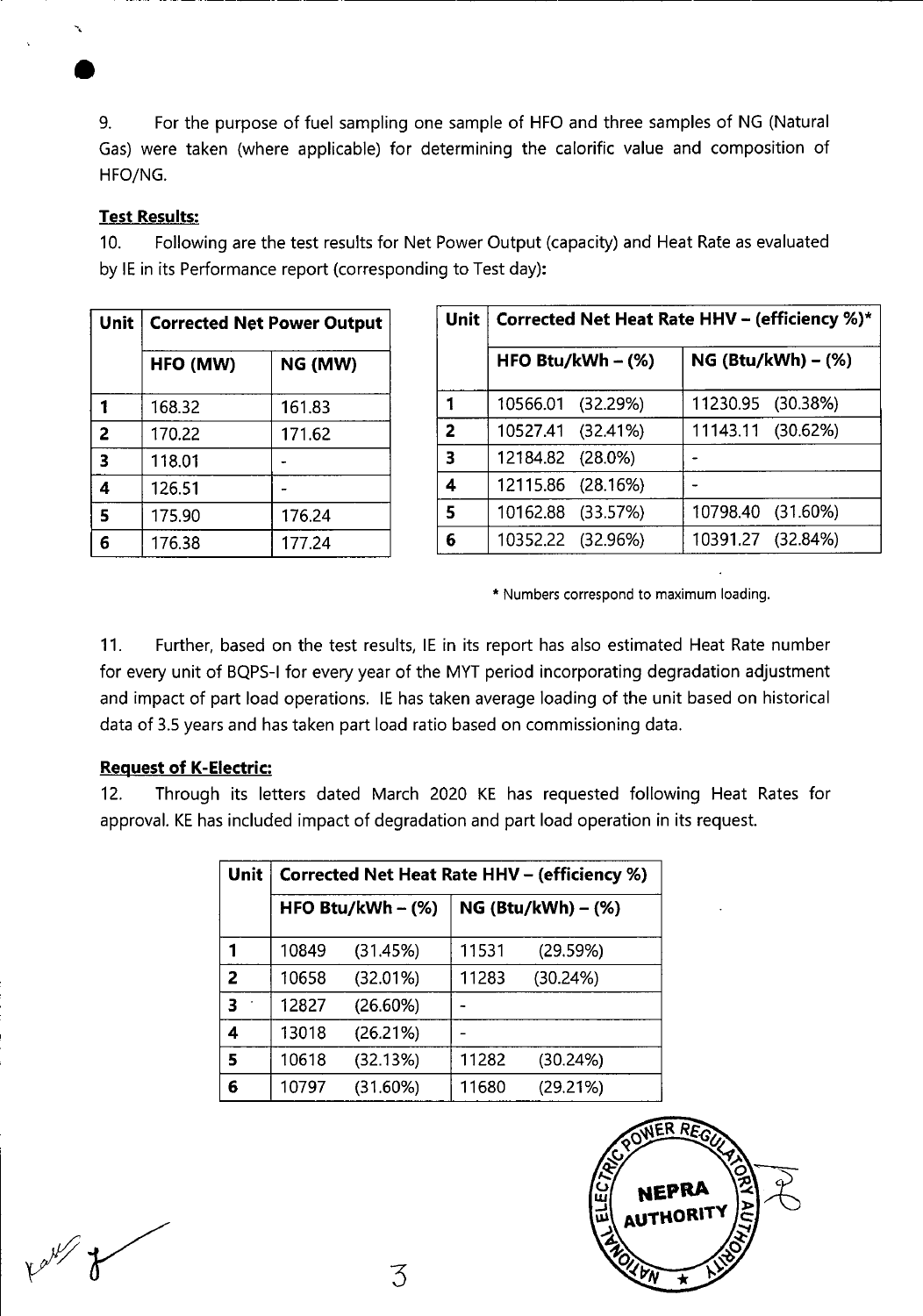# **Analysis:**

13. The Authority noted that the Independent Engineer (IE) has carried out the performance (capacity and Heat Rate) tests of BQPS-I of KE as per ASME PTC 46 standard and code. These tests were also observed by the NEPRA representatives.

14. The Authority considered that the original decision of the MYT 2017~23 it had determined a unit wise Heat Rate for BQPS-l. This Heat Rate was evaluated based on design efficiency, useful life and comparison with similar technology plants. The Heat Rate numbers as given in determination are given hereunder:

|         | <b>Net HHV Flat Thermal</b><br><b>Efficiency % at RSC</b> | Net HHV Flat Heat<br>Rate at RSC (Btu/kWh) |  |  |  |
|---------|-----------------------------------------------------------|--------------------------------------------|--|--|--|
| RFO/Gas | 31.59                                                     | 10802.14                                   |  |  |  |
| RFO/Gas | 32.04                                                     | 10650.00                                   |  |  |  |
| RFO/Gas | 31.03                                                     | 10995.78                                   |  |  |  |
| RFO/Gas | 31.31                                                     | 10898.96                                   |  |  |  |
| RFO/Gas | 33.11                                                     | 10304.22                                   |  |  |  |
| RFO/Gas | 33.29                                                     | 10248.90                                   |  |  |  |
|         |                                                           | the Books<br>V€                            |  |  |  |

agais' 15. However, KE had filed a review to the decision of the Authority seeking review of the Heat Rate umbers. KE in its review, had proposed its own Heat Rate numbers based on the commissioning data — KE also substantiated its proposed numbers with detailed analysis. In its analysis KE had considered the impact of part load, degradation over life of plant and other<br>miscellaneous considerations such as planned maintenance and re-starts forced trips and remiscellaneous considerations such as planned maintenance and re-starts, forced trips and restarts, standby operations, etc. KE had included 4% degradation over life of plant.

16. The Authority after considering the justification as provided by KE, had provisionally maintained the earlier allowed Heat Rate numbers and had further required KE to conduct Heat Rate test. Similarly, the Authority in its Determination on the Reconsideration Request by the GOP had decided that adjustment in Heat Rate will be made based on the result of Performance (Heat Rate) test

17. Accordingly the Heat Rate numbers as requested by KE through its letter dated March 2020 were analysed. The Authority has noted that KE has worked out an average number for the seven year control period (FY 2017-2023) for every unit of BQPS-1 based on lE's numbers and has requested the same. Analysis shows that the requested numbers represent Heat Rates incorporating part load and degradation adjustment.

18. The Authority has seen that some of the units of BQPS-1 have already been decommissioned and would not be operated going forward. Therefore the Authority does not concur with KE's request of average Heat Rate of 7-year period for the respective units.

HORIT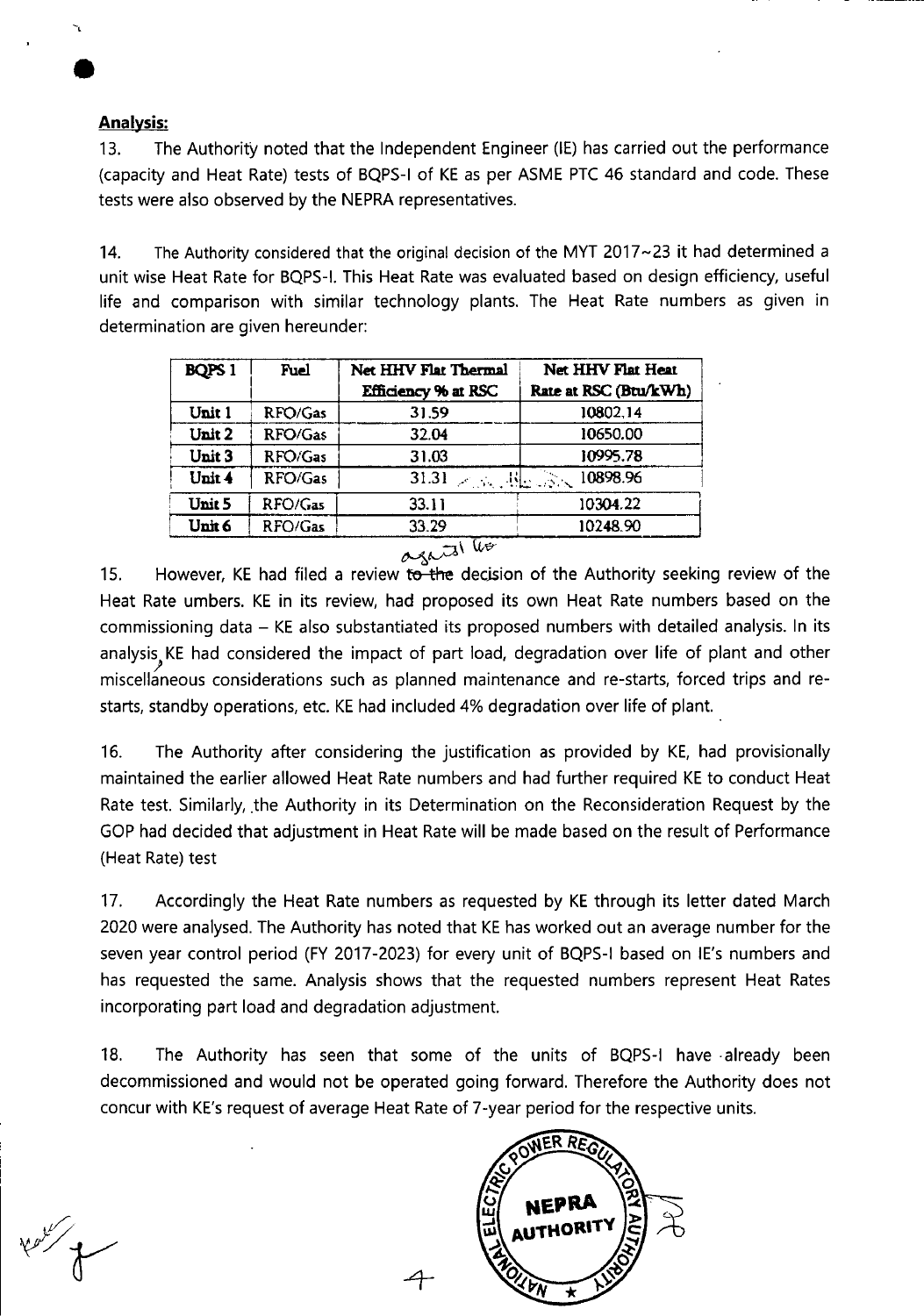#### **Effect of Part Load:**

19. It is highlighted that lE has included the impact of Part Load operations in its evaluation of Heat Rate numbers. IE has taken average loading of the respective units based on historical data of 3.5 years and has taken part load ratio based on commissioning data. The Authority deems the same as practicable.

## **Effect of Degradation:**

20. The Heat Rate test of BQPS-1 was conducted in November 2019. On the basis of test numbers lE has evaluated Heat Rate numbers for the seven year control period (MYT 2017-23) using degradation based on commission data.

21. The Authority noted that lE was required to estimate degradation based on industry reference. However, lE has not provided the same, rather IE has assumed degradation on the basis of comparison between the test result and commissioning data. Further IE has also assumed degradation in future years i.e. after the conduct of test.

22. The Authority during analysis has also obtained operational and fuel data of BQPS-1 plant. The Authority notes that the units of BQPS-1 have immensely and exorbitantly degraded, despite the fact that it is the responsibility of KE to maintain the plants in optimum conditions, and KE has also been allowed O&M cost for this purpose. Therefore, the Authority does not agree that in-efficiency of KE be passed on to the consumers. It is considered that in its Determination on the Reconsideration Request by the GOP had decided that the adjustment in Heat Rate will be made based on the result of Performance (Heat Rate) test. Therefore, the Authority has decided to accept the Heat Rate numbers as evaluated by the IE till the conduct of test.

23. Accordingly, the Authority has decided not to allow KE to recover impact of further degradation of its plant from the end consumers i.e. FY 2020 onwards.

## **Heat Rate numbers to be allowed for the Control Period July 2016-June 2023:**

24. The Authority has reviewed the record provided by KE, current conditions of gas supply conditions at KE's plants and the response of KE to the observations of the Authority on the lE's report, etc. The Authority principally agrees that KE be allowed part-load operations and that heat rate numbers be allowed to reflect such scenario.

25. The Authority further agrees to allow recovery of impact of degradation of BQPS-1, however, does not allow adjustment on account of further degradation of BQPS-I, as the plant has already been massively degraded and it would not be prudent to pass KE's inefficiency on to

ER REG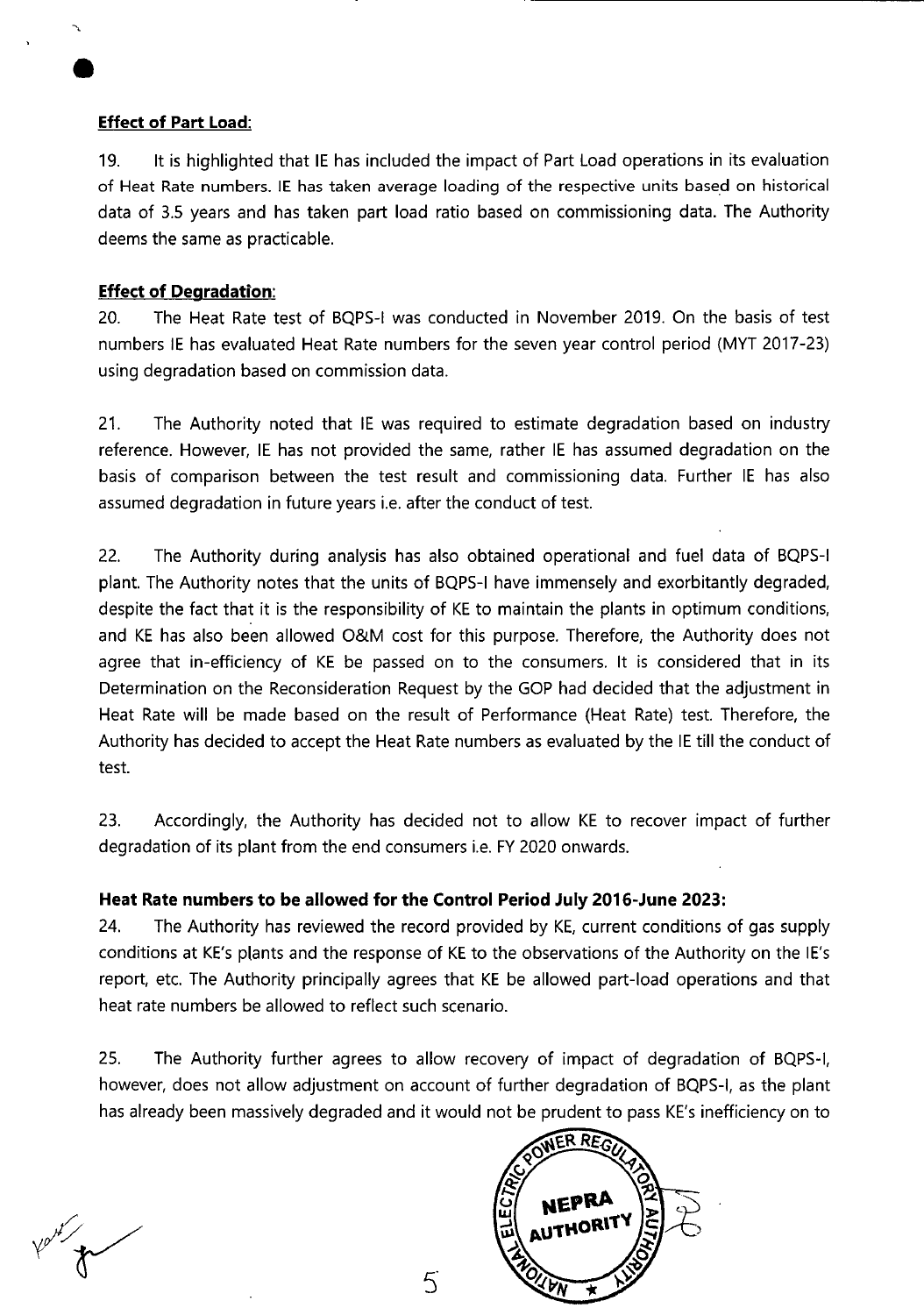$\boldsymbol{\gamma}$ 

| Unit | <b>FY 17</b> |       | <b>FY 18</b> |       | <b>FY 19</b> |       |            | <b>FY 20</b> |            | <b>FY 21</b> |            | <b>FY 22</b> |            | <b>FY 23</b> |  |
|------|--------------|-------|--------------|-------|--------------|-------|------------|--------------|------------|--------------|------------|--------------|------------|--------------|--|
|      | <b>HFO</b>   | Gas   | HFO          | Gas   | <b>HFO</b>   | Gas   | <b>HFO</b> | Gas          | <b>HFO</b> | Gas          | <b>HFO</b> | Gas          | <b>HFO</b> | Gas          |  |
|      | 10776        | 11454 | 10807        | 11486 | 10831        | 11511 | 10844      | 11525        | 10844      | 11525        | 10844      | 11525        | 10844      | 11525        |  |
|      | 10600        | 11222 | 10611        | 11233 | 10640        | 11264 | 10653      | 11277        | 10653      | 11277        | 10653      | 11277        | 10653      | 11277        |  |
|      | 12686        |       |              | 12740 | 12792        |       | 12818      |              | 12818      |              | 12818      |              | 12818      |              |  |
| 4    | 12849        |       |              | 12915 |              | 12978 |            | 13006        | 13006      |              |            | 13006        |            | 13006        |  |
|      | 10565        | 11226 | 10582        | 11243 | 10605        | 11268 | 10614      | 11277        | 10614      | 11277        | 10614      | 11277        | 10614      | 11277        |  |
| 6    | 10689        | 11563 | 10738        | 11615 | 10768        | 11648 | 10785      | 11667        | 10785      | 11667        | 10785      | 11667        | 10785      | 11667        |  |

Summary Table: Net Heat Rate for BQPS-1 (HHV-Btu/kWh)



**Your of the Canal Street**